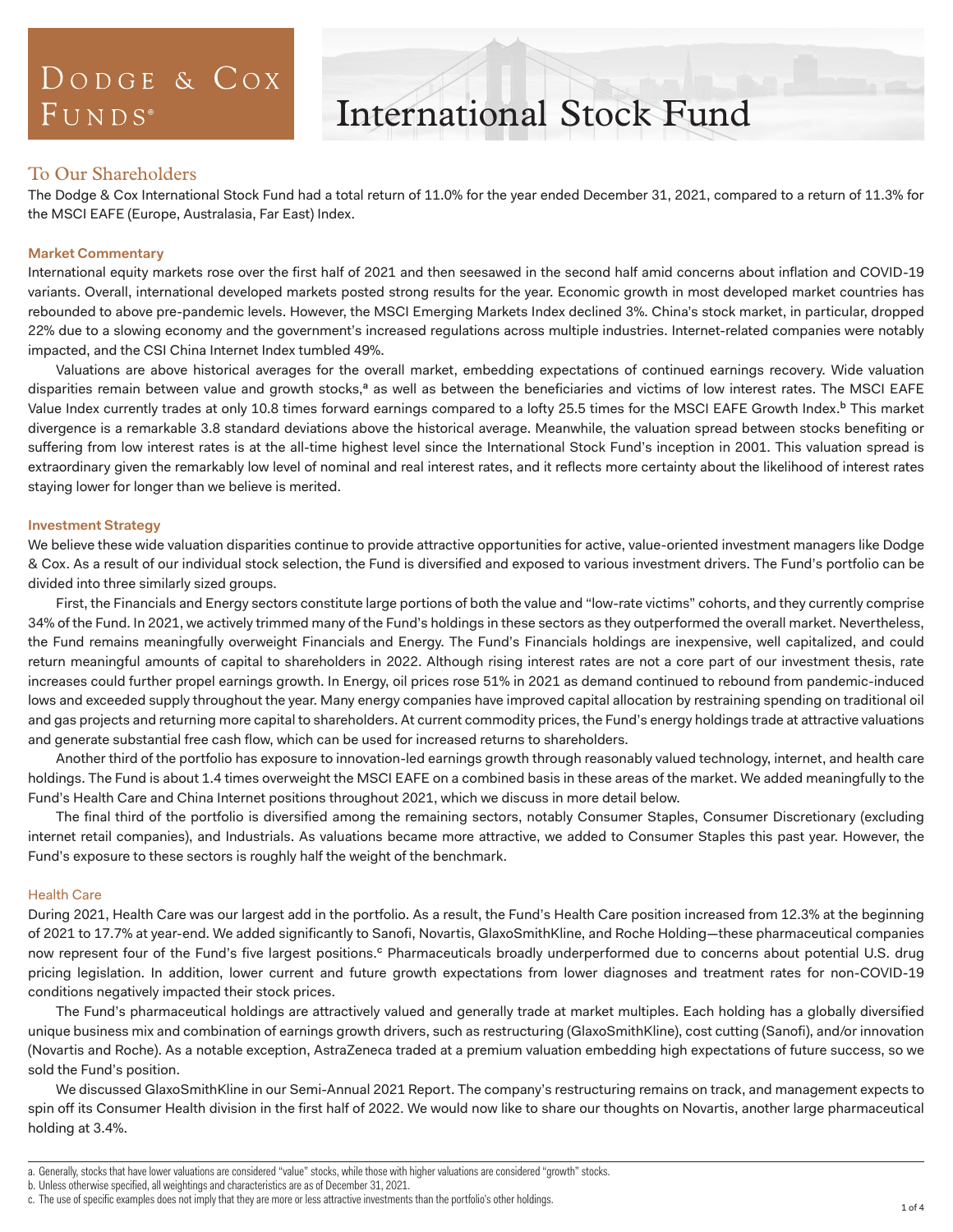Based in Switzerland, Novartis has leading positions in a broad array of innovative drugs, generics, and biosimilars across 155 countries. After divesting its Animal Health, Vaccines, and Consumer Health businesses and stake in Roche, Novartis is now focused on its core pharmaceutical business. Its stock price has underperformed amid concerns that the company's future growth will be challenged given its large revenue base and loss of patent exclusivity for several key products over the next five years. Despite these challenges, we are encouraged by the company's renewed focus and strong execution over the past five years, with pharmaceutical revenues up 30% and operating profit up 51%. Moreover, we believe Novartis' product diversification, robust research and development pipeline, strong balance sheet, and capable management team—when combined with a low starting valuation of 13 times forward earnings—mitigate downside risks.

In 2021, we also started positions in two new health care services holdings: Olympus (the leading endoscope manufacturer, based in Japan) and Fresenius Medical Care (one of the largest global manufacturers of dialysis products and providers of dialysis services, domiciled in Germany). These companies are attractively valued relative to their franchise strength and market leadership. Olympus has made significant progress focusing on its core endoscope franchise and expanding margins. Fresenius is restructuring to reduce costs as it manages through COVIDinduced headwinds, while positioning itself to capitalize on the growing need for its dialysis services.

### China Internet

The Fund's China Internet holdings have significantly underperformed since February, when regulatory actions in China increased in pace and severity. Investors fear that growth and profitability will be severely curtailed. More recently, slowing economic growth in China and plans to delist China ADRs from U.S. exchanges weighed on share prices in China.

How do we evaluate the investment merits in the face of these uncertainties? By remaining disciplined in applying our bottom-up investment approach. We consider a range of possible scenarios based on our in-depth due diligence with the company management teams, internet industry experts, legal experts, and China policy experts. Our International Equity Investment Committee then weighs and debates our analysts' scenario forecasts against the current valuations to discern what risks might already be priced in, and the potential investment opportunities relative to the overall portfolio.

We revisited our investment theses and reaffirmed our view that they remain attractive long-term investments, despite the changing regulatory environment. We recently added to Alibaba, Baidu, and JD.com. The following three factors gave us the confidence to increase the Fund's exposure to these holdings. First, some of the government's policies are similar to other data privacy and anti-monopoly policies around the world. Second, important government officials and publications have sought to clarify the government's agenda and stress the importance of private enterprise. Each of these holdings has significant investments in valuable, high-growth new businesses (e.g., Cloud at Alibaba, Autonomous Driving at Baidu) that are key to the government's technological leadership aspirations. Third, we believe the valuations of these companies have priced in significant pessimism. In our view, valuations remain attractive (at an almost five-year low) and embed more conservative assumptions of growth and profitability. China Internet collectively comprised 7.2% of the Fund on December  $31.^d$ 

#### **In Closing**

We are enthusiastic about the opportunities we see as a value-oriented, active manager. We believe the Fund's portfolio is well positioned, especially with the valuation gaps between value and growth stocks, as well as between the beneficiaries and victims of low interest rates, as wide as they are today. Valuation changes can occur swiftly and without warning, so we encourage our shareholders to maintain a long-term perspective. Thank you for your continued confidence in our firm. As always, we welcome your comments and questions.

For the Board of Trustees,

Chairman President

February 1, 2022

Charles F. Pohl, **Dana M. Emery,** Dana M. Emery,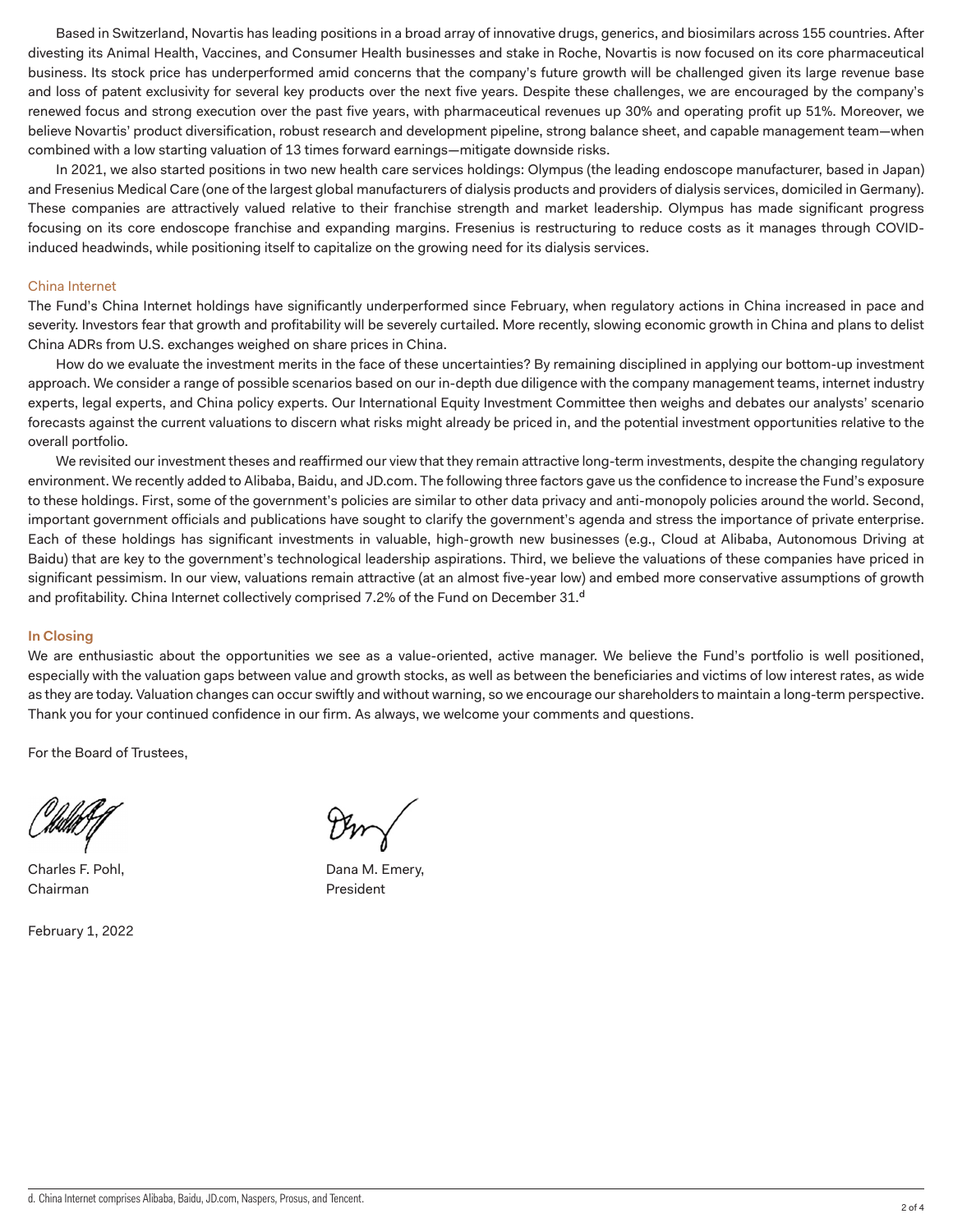## DODGE & COX  $F$ UNDS<sup>®</sup>

International Stock Fund

TICKER SYMBOL DODFX

#### **Objectives**

The Fund seeks long-term growth of principal and income.

#### **Strategy**

 The Fund invests primarily in a diversified portfolio of equity securities issued by non-U.S. companies from at least three different countries, including emerging market countries. The Fund is not required to allocate its investments in set percentages in particular countries. The Fund typically invests in medium-to-large well established companies based on standards of the applicable market.

#### **Risks**

 The Fund is subject to market risk, meaning holdings in the Fund may decline in value for extended periods due to the financial prospects of individual companies or due to general market and economic conditions. Investing in non-U.S. securities may entail risk due to foreign economic and political developments; this risk may be higher when investing in emerging markets. Please read the prospectus for specific details regarding the Fund's risk profile.

| <b>General Information</b>            |         |
|---------------------------------------|---------|
| Net Asset Value Per Share             | \$47.29 |
| Total Net Assets (billions)           | \$44.1  |
| 2021 Expense Ratio                    | 0.62%   |
| Expense Ratio per 5/1/21 Prospectus   | 0.63%   |
| 2021 Portfolio Turnover Rate          | 18%     |
| 30-Day SEC Yield <sup>(a)</sup>       | 1.76%   |
| Active Share <sup>(b)</sup>           | 90%     |
| Number of Companies                   | 71      |
| Fund Inception                        | 2001    |
| No sales charges or distribution fees |         |

**Investment Manager:** Dodge & Cox, San Francisco. Managed by the International Equity Investment Committee, whose seven members' average tenure at Dodge & Cox is 22 years.

| <b>Portfolio Characteristics</b>                       | Fund  | <b>MSCI EAFE</b> |
|--------------------------------------------------------|-------|------------------|
| Median Market Capitalization (billions)                | \$40  | \$15             |
| Weighted Average Market Capitalization (billions)      | \$84  | <b>\$84</b>      |
| Price-to-Earnings Ratio <sup>(c)</sup>                 | 10.5x | 15.3x            |
| Countries Represented                                  | 21    | 21               |
| Emerging Markets (Brazil, China, India,                |       |                  |
| Mexico, Peru, Russia, South Africa, South Korea)(d)(g) | 16.8% | $0.0\%$          |

| <b>Asset Allocation</b> |  |  |
|-------------------------|--|--|
|                         |  |  |
|                         |  |  |



| Region Diversification (% Market Value)(d)(g) | Fund | <b>MSCI EAFE</b> |
|-----------------------------------------------|------|------------------|
| Europe (excluding United Kingdom)             | 39.8 | 51.1             |
| United Kingdom                                | 16.4 | 14.6             |
| Asia Pacific (excluding Japan)                | 13.4 | 11.1             |
| Japan                                         | 11.6 | 22.5             |
| Canada                                        | 6.1  | 0.0              |
| <b>United States</b>                          | 5.9  | 0.0              |
| Latin America                                 | 3.9  | 0.0              |
| Africa                                        | 0.6  | 0.0              |
| Middle East                                   | 0.0  | 0.7              |

| Ten Largest Equity Holdings (% Market Value)(d)(e) | Fund | Sector Diversification (% Market Value)(d) | Fund | <b>MSCI EAFE</b> |
|----------------------------------------------------|------|--------------------------------------------|------|------------------|
| GlaxoSmithKline PLC (United Kingdom)               | 4.0  | <b>Financials</b>                          | 26.6 | 16.9             |
| Sanofi (France)                                    | 3.8  | <b>Health Care</b>                         | 17.7 | 12.8             |
| UBS Group AG (Switzerland)                         | 3.4  | <b>Materials</b>                           | 10.2 | 7.6              |
| Novartis AG (Switzerland)                          | 3.4  | Consumer Discretionary                     | 9.2  | 12.5             |
| Roche Holding AG (Switzerland)                     | 3.3  | Energy                                     | 7.7  | 3.4              |
| <b>BNP Paribas SA (France)</b>                     | 3.0  | Information Technology                     | 7.1  | 9.7              |
| Samsung Electronics Co., Ltd. (South Korea)        | 2.9  | Industrials                                | 6.9  | 16.2             |
| ICICI Bank, Ltd. (India)                           | 2.9  | <b>Communication Services</b>              | 4.8  | 4.5              |
| Banco Santander SA (Spain)                         | 2.6  | Consumer Staples                           | 4.7  | 10.3             |
| Barclays PLC (United Kingdom)                      | 2.4  | <b>Real Estate</b>                         | 2.3  | 2.8              |
|                                                    |      | <b>Utilities</b>                           | 0.5  | 3.4              |

\*Total issuer exposure, including notional exposure of total return swaps, is 3.0% for Prosus NV (Netherlands). Portfolio totals may not sum to 100%.

\*Total sector exposure, including the notional exposure of equity total return swaps, is Consumer Discretionary at 10.5% and Communication Services at 3.8% . Portfolio totals may not sum to 100%.

(a) SEC Yield is an annualization of the Fund's net investment income for the trailing 30-day period. Dividends paid by the Fund may be higher or lower than implied by the SEC Yield.

(b) Active share is a measure of how much an investment portfolio differs from its benchmark index, based on a scale of 0% (complete overlap with the index) to 100% (no overlap). Overlap for each security in the Fund is th of either its percentage weight in the Fund or its percentage weight in the relevant index. Active share is calculated as 100% minus the sum of the overlapping security weights.

(c) Price-to-earnings (P/E) ratios are calculated using 12-month forward earnings estimates from third-party sources as of the reporting period. Estimates reflect a consensus of sell-side analyst estimates, which may lag a market conditions change.

(d) Excludes derivatives.

(e) The Fund's portfolio holdings are subject to change without notice. The mention of specific securities is not a recommendation to buy, sell, or hold any particular security and is not indicative of Dodge & Cox's curren trading activity.

 $<sup>(f)</sup>$  Net Cash & Other includes cash, short-term investments, unrealized gain (loss) on derivatives, receivables, and payables.</sup>

(g) The Fund may classify a company in a different category than the MSCI EAFE. The Fund generally classifies a company based on its country of incorporation, but may designate a different country in certain circumstances.